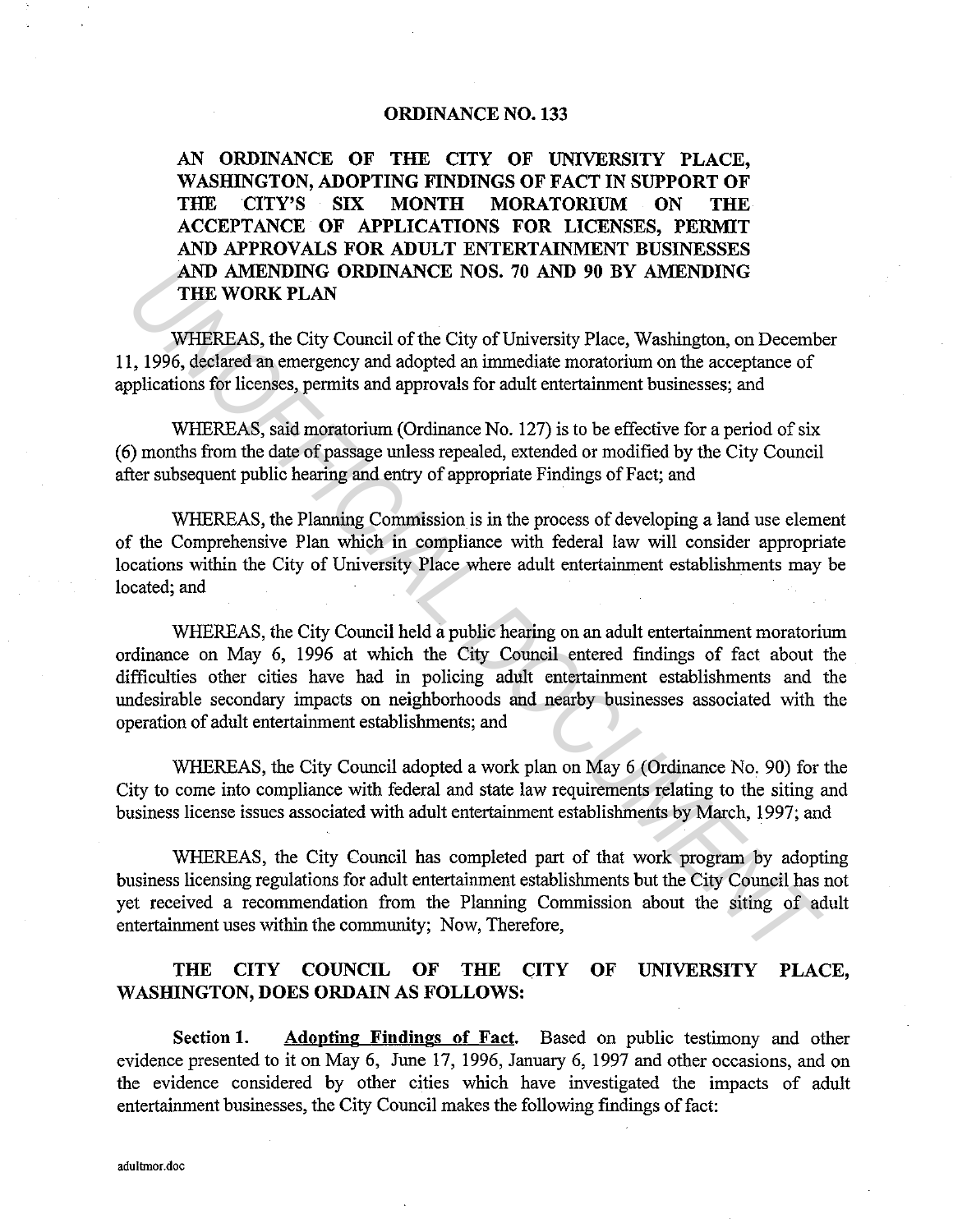A. The Council readopts the Findings of Fact declared in Ordinance No. 90.

B. The Council finds that the Planning Commission is simultaneously pressed with the obligations of writing a Growth Management Act Comprehensive Plan, devising zoning and development regulations to meet the challenges of the Telecommunications Act of 1996, responding to the Bridgeport Way design charette and considering the City's needs for parks and open spaces.

C. The Council finds after a joint meeting with the Planning Commission on December 9, that the Commission has been diligently attempting to discharge the duties given it by the City Council but that the urgent needs of a new City to devise sign codes, development application procedures in compliance with ESHB 1724 and other regulatory changes, on top of the duties set forth in paragraph B above, have delayed the schedule for completion of the Comprehensive Plan. The Planning Commission needs more time to complete the multiple tasks which must be accomplished in a newly incorporated city.

D. The Council finds that the Planning Commission will be unable to complete adult entertainment zoning recommendations until May, 1997 and therefore the March, 1997 deadline set in the previously adopted work plan for the Planning Commission to make a recommendation for adult entertainment zoning needs to be extended.

**Section 2. Amending Ordinances Nos. 70 and 90 by Adopting a Revised Work Plan.** Section 3 of Ordinance No. 70 and Section **1** of Ordinance No. 90 are hereby amended to read as follows:

Staff and the Planning Commission began work on the Comprehensive Plan update under the State Growth Management Act in March, 1996 pursuant to a schedule approved by the City Council on December 20, 1995. They will develop recommendations on the Land Use, Community Character, Housing, and Parks and Open Space Elements of the Comprehensive Plan for consideration by the City Council in January late, 1997. -Work includes developing policies, a Parks, Open Space and Recreation Master Plan, and land use designations to determine where different uses, including adult entertainment should be located. After establishing locational criteria, staff will conduct research and draft zoning regulations for adult entertainment. City Council will consider the zoning regulations in Mareh June, 1997 after Planning Commission's Comprehensive Plan recommendation is completed. after completion of the public and environmental review process. Staff will also have developed business licensing regulations for adult entertainment businesses including performer and manager licenses. Co. The Council finds after a joint meeting with the Planning Commission<br>
Coccurs - The Council finds after a joint meeting with the Planning Commission<br>
because the City Council but that the urgent needs of a new City to

The City has filed an amicus brief in DCR. Inc. v. Pierce County. The City will continue to cooperate with other cities and counties in petitioning the courts to clarify the extent to which governmental entities can regulate adult entertainment establishments.